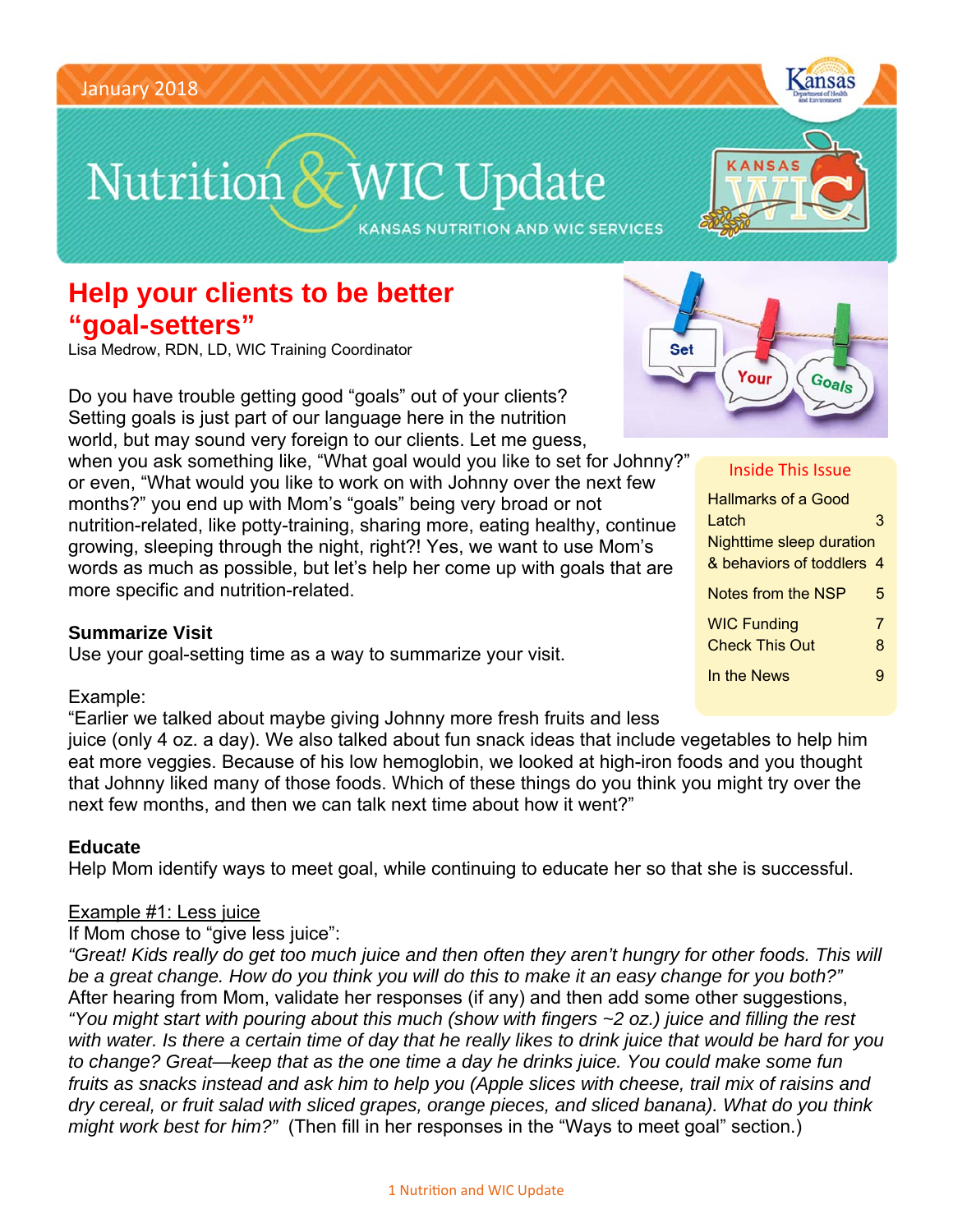

**Help your clients to be better "goal-setters"** (continued)

#### Example #2: Veggie snacks

If Mom chose to "eat more veggies":

*"Great! It's hard for a lot of kids to eat enough veggies, so how do you think you might help Johnny to eat more veggies?"* 

*"What did you think of making those fun veggie snacks we talked about earlier? That might help. You also could ask Johnny to help you in the kitchen—kids love washing veggies. Even having him pick out some veggies at the grocery store could help get him excited about eating the veggies he picked out. It's okay for kids to dip veggies, too! You can make a light dip by mixing a little ranch dressing with plain yogurt. It's important that he sees you eating veggies, too, so you might make an extra effort to eat the same veggies with him at snacks and mealtimes. Do you think any of these might work?"* 

#### Example #3: More iron

If Mom chose "more iron":

*"Great! If you can help Johnny to get more iron, this can really help increase his hemoglobin which may help him feel better and even help him to learn better. What do you think he might eat more of from this list? (show Iron handout)"* 

*"Great! Those are great choices. Planning your meals so that you can include some of these foods every week would be a great start. One of the best ways for Johnny to get more iron is by taking a vitamin and mineral supplement with iron. You can also help increase the absorption of iron by matching a vitamin C food with non-animal sources of iron, like whole grain or beans—so cereal with strawberries, oatmeal with peaches, orange with a sandwich, chili with beans and tomatoes, those are all good examples. What do you think would be the two best ways you can help Johnny get more iron?"* 

#### **Empower**

You can give Mom the confidence she needs to succeed with her goals and ways to meet goals without ever calling them "goals!" Be sure to repeat the goals/ways to meet goals in this empowering wrap-up time (again, without saying the word "goal!").

"These are really great. I can't wait to see how these worked for you and Johnny—maybe you'll find a new trick that helped and then I can pass it along to someone else. Helping Johnny to get more iron by giving him a supplement every day and planning meals around the high iron food list shows what a good Mom you are. You're going to do great at this!"

Instead of goal-setting being an awkward time for you and the client, maybe it will become your favorite conversation to summarize, educate, and empower Moms!

Do you have certain things you say during goal-setting or other goal-setting strategies that you would like to share? I'd like to hear them and share in an upcoming newsletter article! Please email them to me at lisa.medrow@ks.gov.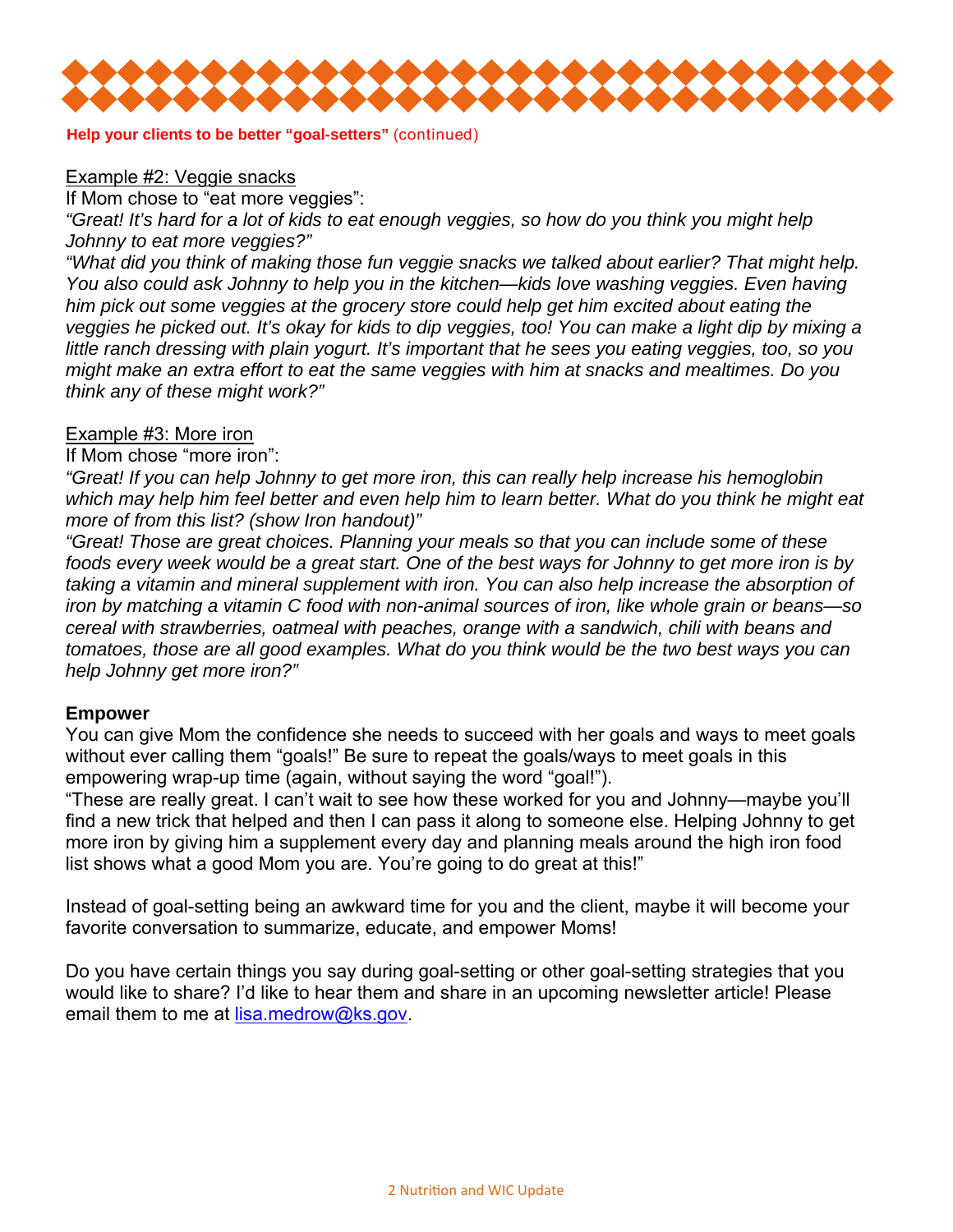

#### Hallmarks of a Good Latch Erika Hodgens, Breast Feeding Peer Counselor, Cloud County WIC

I am very thankful to have had the opportunity to attend the Certified Lactation Counselor training put on by The Healthy Children Project's Center for Breastfeeding. The weeklong training was VERY



comprehensive and many relevant topics were presented including the physiology of lactation, myths about milk supply, influences on milk supply, how to assess a latch , and effective counseling skills. I liken being a BFPC to the experience of becoming a mom and breastfeeding- it can be overwhelming at first, empowering as you go with it and experience some success, discouraging as things do not go as you had hoped, and ultimately incredibly humbling as you realize you have so much to learn and how much your knowledge and encouragement can make a difference to another mom.

One of the biggest benefits I gained from the week was learning the hallmarks of a good latch. Before I went, I knew by experience what a good latch felt like and what a bad latch felt like too. I also could identify a when a baby was nursing on the nipple verses getting a good mouthful of breast. Now I feel like I can watch a mom nurse her baby and tell for sure that baby is at an optimal position to transfer milk efficiently. During the course, we were taught how to use a Latch Assessment Tool to assess baby during pre-feeding, latch on, feeding and post feeding. Pre-feeding involves skin-to-skin contact with mom, state of baby and feeding cues. Latch on is assessed for baby's position turned toward mom, baby's nose opposite mom's nipple, a gap response, head tilt and bottom lip and tongue reaching the breast first. During feeding, baby's nose and chin should touch mom's breast, the baby's mouth should be open at a 140 degree angle, top and bottom lips should be sealed to the breast, the baby's cheek line should be rounded, the suck/ swallow rhythm should be irregular, swallow should be heard, the latch should be asymmetric (or off center with areola showing at the top- above the baby's top lip) and the jaw motion should be "rocking" back and forth. Mom should feel gentle tugging but NO PAIN. Post feeding hallmarks to look for are baby to end feeding by releasing the nipple and baby having a soft and relaxed body tone. Mom's nipple should look very similar to pre-feeding. That is A LOT to look for!

I plan to use this information to educate my pregnant moms on the magic of skin to skin during breastfeeding and how to identify the best state to feed their baby. For my breastfeeding moms, I hope to offer them latch assessment- for reassurance as they are beginning breastfeeding and to offer suggestions to correct any problems with pain for mom or milk transfer for baby. I truly think this knowledge will take my peer counseling to a new level and ultimately increase the rate of breastfeeding initiation and duration in my community!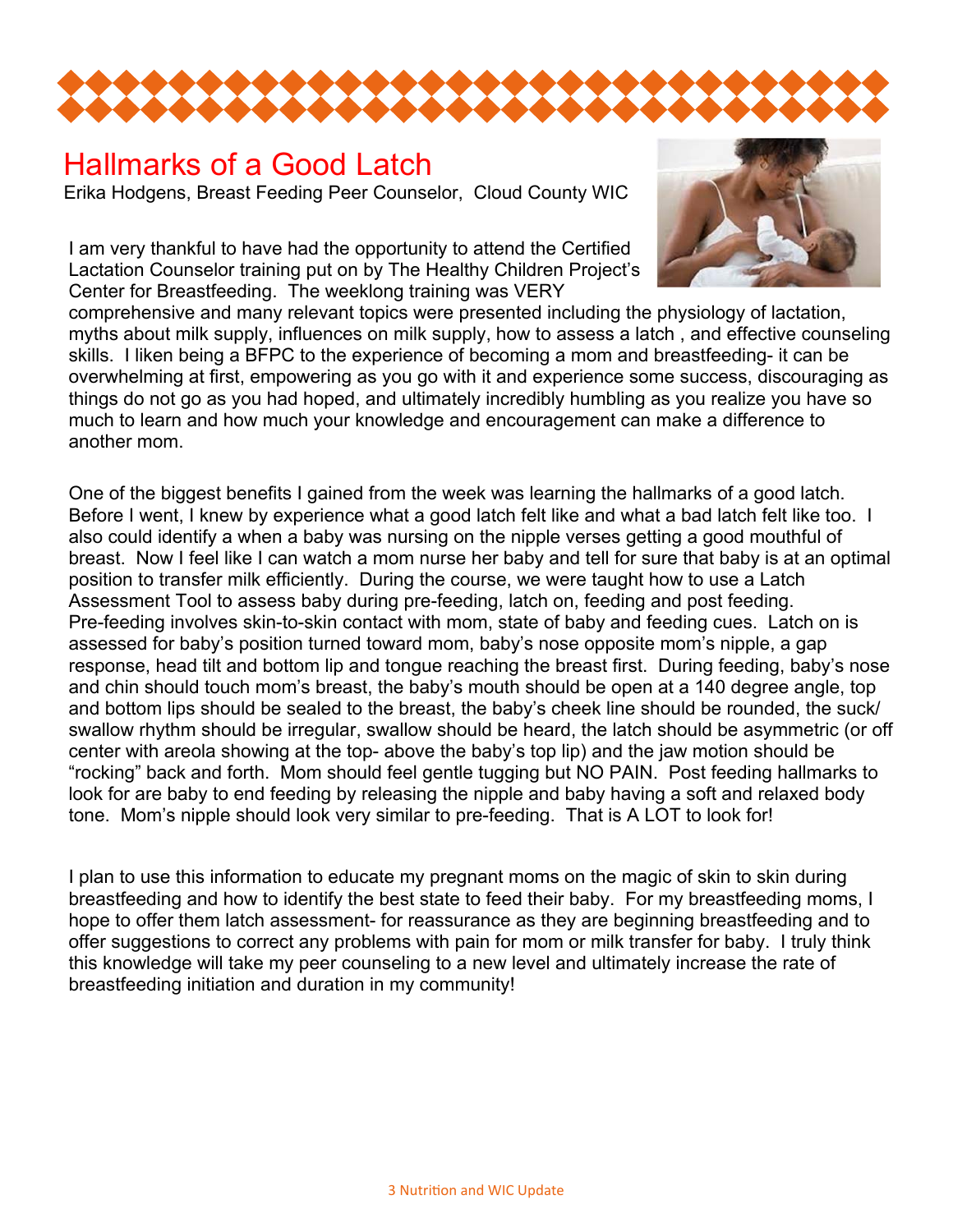

# Nighttime Sleep Duration and Sleep Behaviors among Toddlers from Low-Income Families

Shortened sleep duration is associated with poor health and obesity among young children. Little is known about relationships among nighttime sleep duration, sleep behaviors, and obesogenic behaviors and obesity among toddlers. A study published in the Childhood Obesity Journal attempts to characterize sleep behaviors/duration and examines relationships with obesogenic behaviors/obesity among toddlers from low-income families.



Researchers recruited mothers of toddlers (age 12–32 months) from urban/suburban sites serving low-income families. The mothers provided demographic information and completed the Brief Infant Sleep Questionnaire. A 6-item Toddler Sleep Behavior Scale was derived from the information with higher scores reflecting the more recommended behaviors. Toddler weight and length were measured during the study. Obesity was defined as ≥95th percentile weight-for-length. Measures of obesogenic behaviors: physical activity and diet quality were also assessed. The study used a variety of models to examine associations between nighttime sleep behaviors and duration with obesogenic behaviors and obesity.

The study included 240 toddlers (mean age = 20.2 months), 55% male, 69% black, 59% urban. The toddlers spent an average of 55.4 minutes per day in moderate to vigorous physical activity. The mean Healthy Eating Index score was 55.4. 13% were obese. The mean sleep duration was 9.1 hours, with 35% demonstrating 5–6 of the recommended sleep behaviors. The study found that moderate to vigorous physical activity was positively related to sleep duration; obese toddlers had a shorter nighttime sleep duration than healthy weight toddlers. The researchers concluded that toddlers with a shorter nighttime sleep duration are at higher risk for obesity and inactivity. Interventions to promote healthy sleep behaviors among toddlers from low-income families may improve nighttime sleep duration and reduce obesogenic behaviors and obesity.

Hager Erin R., Calamaro Christina J., Bentley Lauren M., Hurley Kristen M., Wang Yan, and Black Maureen M.. Childhood Obesity. October 2016, 12(5): 392-400. https://doi.org/10.1089/ chi.2015.0252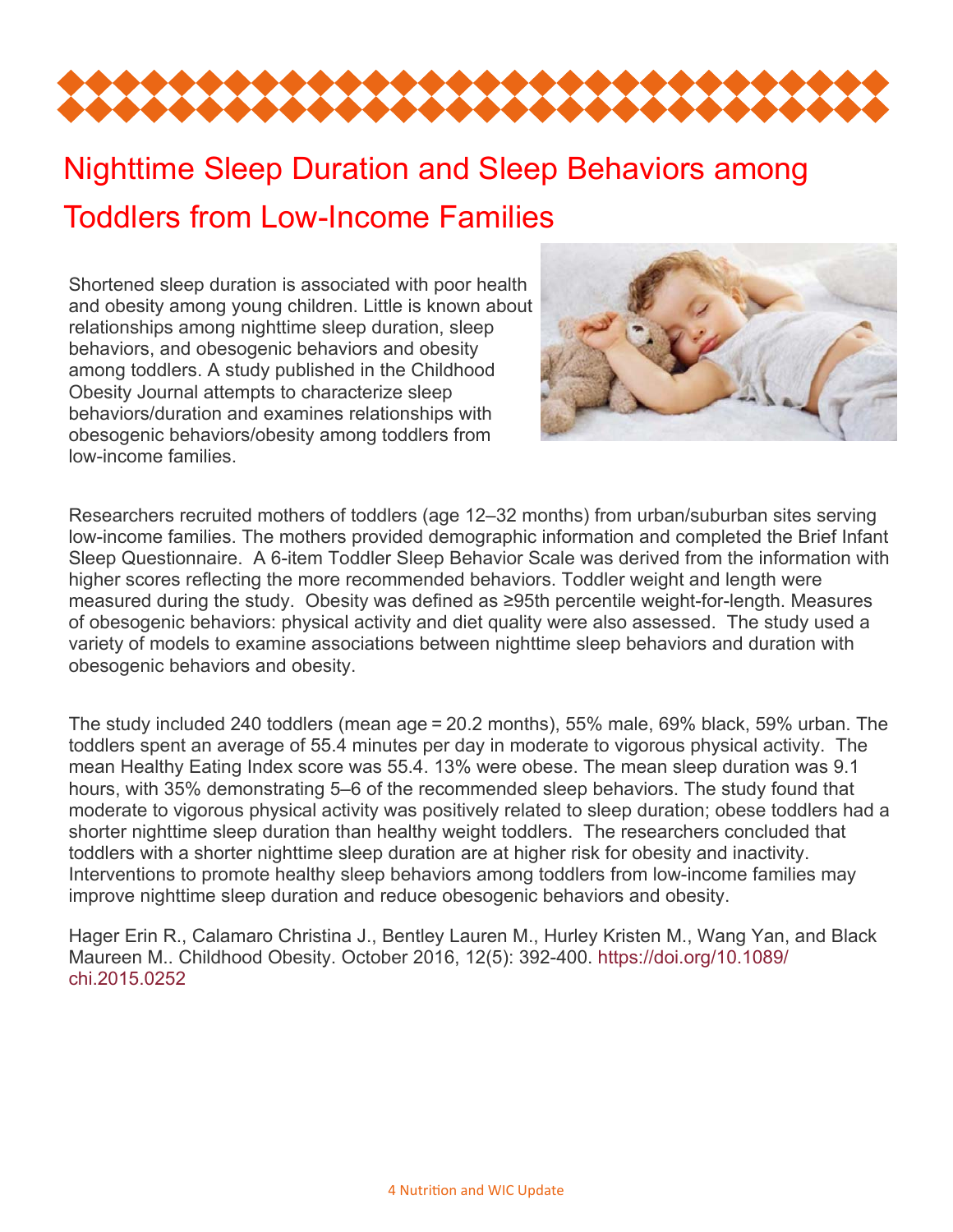

# Notes from the Nutrition Services Plans

Are you looking for a creative conversation starter about breastfeeding promotion at a fair? Here is "share" from Haskell County's Nutrition Services Plan. (Thank you to Kristi Kelling.)

We had a WIC Breastfeeding promotional booth at the Haskell County fair in July, 2017. The title was "Nature Knows Breastfeeding is Best" and featured a Fisher Price barn sat on a bed of hay that had several plastic animals that were mothers and babies standing in a nursing position.



An idea from Harvey County Health Department is helping families apply for Medicaid and working to expedite the process. Amber Jackson, their MCH Home Visitor helps families complete the application and reviews it to make sure all information is completed and correct. She then scans and emails the application to a KanCare Outstationed Eligibility Worker . Families can indicate on the application that they want Amber facilitate and check up on the application and answer questions on their behalf. This process has helped clients receive these benefits more quickly. Thanks Harvey County and Amber!!!

Looking for ideas to celebrate World Breastfeeding Week? Read about what Cloud County did! With the aid of a local grant, we were able to host a breastfeeding event in August. We showed the film "Babies" on the outdoor screen at the new Broadway plaza four times that day and in the evening sponsored an event for pregnant and breastfeeding WIC participants. They were able to view the documentary, visit, and select nursing bras, cover-ups, and leggings.

There are always new partners to seek! (From Sherman County). This year we have added a "PALS coach". PALS stands for Play and Learning Strategies. The coach attends our WIC clinics for recruitment and we are able to refer new mommies and PG also. A PALS session is showing them how to interact and play with their babies.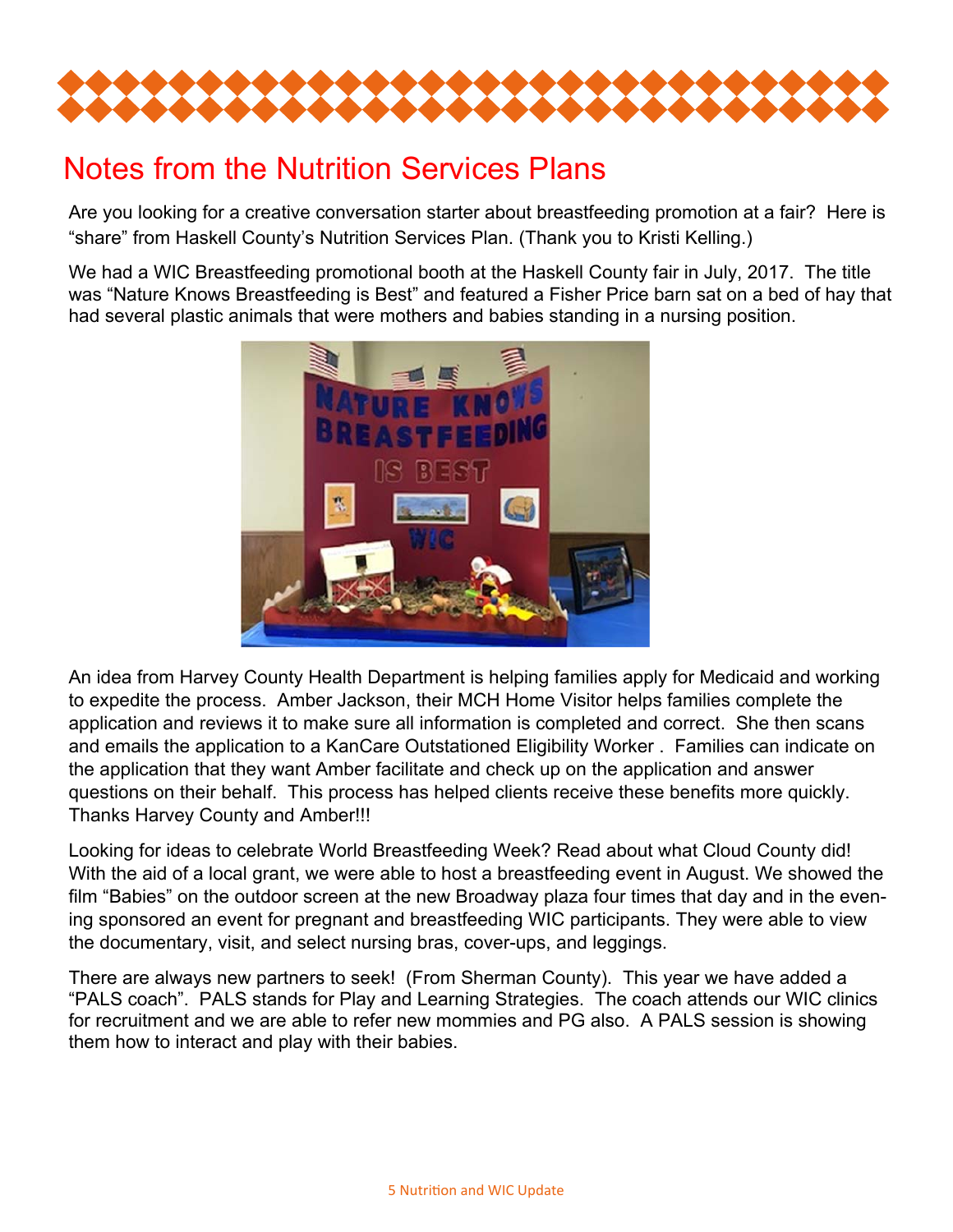

Notes from the Nutrition Services Plans (continued)

Reno WIC continues to collaborate with the newly formed local perinatal coalition, Bump to Baby. This coalition is responsible for presenting the prenatal classes, utilizing the March of Dimes *Becoming a Mom* curriculum, as well as community baby showers. WIC is well represented at both events: the WIC Coordinator presents the Healthy Nutrition session for the prenatal classes, and showcases WIC services, breastfeeding support, and smoking cessation information at the community baby showers.

At the Seward County Health Department, they are working more closely this year with our Maternal and Infant (M&I) Program so they can all work together on the Becoming A Mom (BAM) agenda. We have always worked with our M&I group but starting this year we have attended BAM training so we will be letting all moms attending BAM classes know about WIC services, as well as teaching some nutrition portions and breastfeeding portions of the training.

They are also been very involved in the Frontier Breastfeeding Coalition and working with all the agencies involved in the Coalition in SW Kansas. They attend the meetings quarterly - at least one person from our clinic - and also work on giving the same information to all of our clients and patients.

Seward County Community College continues to be one of their major collaborators in the community. WIC works with the Nursing students in the Spring and Fall semesters and they teach classes to our clients - approximately 18 classes a year. The Nursing students also observe in the clinic the day of the class and we have had great success with this program. This is their 12<sup>th</sup> year working with the nursing students in WIC.

The WIC Immunization program is another program of which WIC is very proud. This year the vaccination rate for all of our kids in WIC has been approximately 95%. This program has been with us for about 9 years and we show a great success rate of vaccinations in our program.

*"When I came into the New Employee Breastfeeding Training I honestly thought, why do I need breastfeeding training? I mean, I'm only a clerk, right? But now I'm very glad I came and I actually feel like I can make a difference with new moms and share some of my knowledge. Thank you!"* 

-Wichita 2017 New Employee Breastfeeding Training participant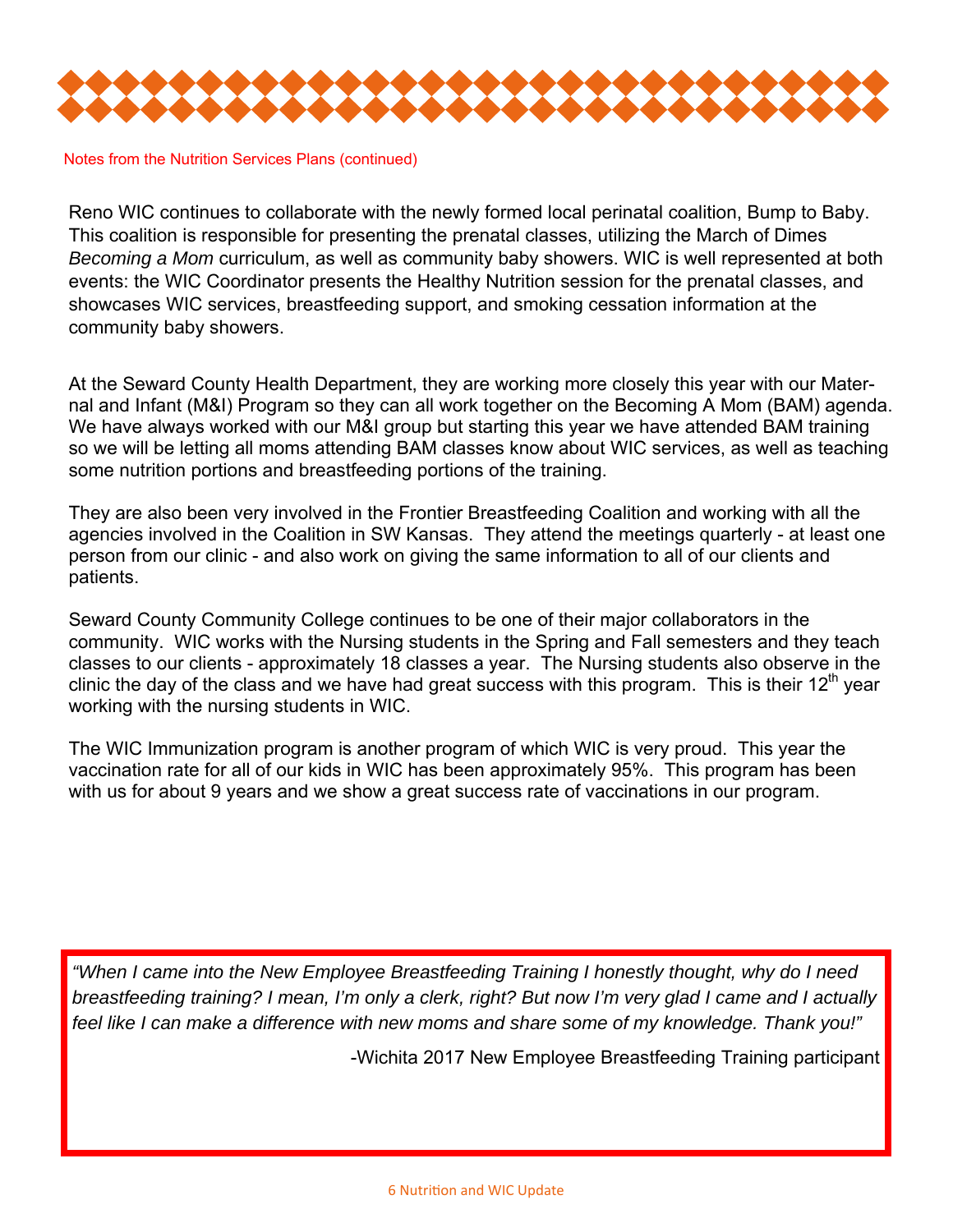

#### WIC Funding Rachelle Schmid, Public Service Executive

Have you ever noticed that WIC's funding is different than the Aid to Local funding? Why is that you ask? Well, the Aid to Local funding is distributed through grants, whereas WIC's funding is in the form of a contract. With Aid to Local grants, local agencies



apply for a grant or several different grants and then funds are awarded, however, that amount does not change and is paid out various ways depending on the grant. Some of the grants require a match of funds. This is completely different than WIC.

For WIC, a budget is submitted prior to the contracts being sent out. Budgets are to reflect what the local agency believes they will spend in the upcoming FFY, but should be comparable to what is currently being submitted on affidavits. Things that have the potential to increase a budget for the upcoming year could be that for a certain period of time the local agency experience a reduction in staffing due to a staff person being on medical leave or something similar or maybe someone retired. This will definitely increase the upcoming FFY expenses and that is okay, but budgets should not be over inflated. Prior to local agencies receiving their contracts, staff review each budget and compare the budget to the current year's expenses. It's at that time the allocations are reviewed to determine if the local agency can truly spend what has been submitted on the budget in comparison to previous year's allocations. After this process has been completed, local agencies receive their contracts that state what their allocation will be for the starting FFY.

WIC reimburses local agencies on a monthly basis based on actual expenditures that are submitted on an affidavit each month. At mid-year each local agency is reviewed to determine if they are on track to spend all, spend under, or spend over their allocation and why. At this time, additional funds can be added to a local agencies allocation or if a local agency submits a revised budget that is also reviewed and if deemed necessary, additional funds can be added to their initial allocation.

This year, the State WIC office completed the USDA Financial Management Evaluation. The USDA heavily stressed that the State Agency must do a better job at estimating requested funds compared with actual expenditures. This starts with more realistic budgets. Local Agency budgets and requested funds should reflect realistic program decisions and expenditure estimates. Therefore, approved budgets may be allocated funds at an amount that is less than the amount requested. For several years Local Agencies have budgeted more funds than were expended. For the current FFY, most local agencies received additional funds above their previous year's total expenditures and did not use the funds for the intended purpose. Local agencies expend approximately 90% of the NSA WIC funds.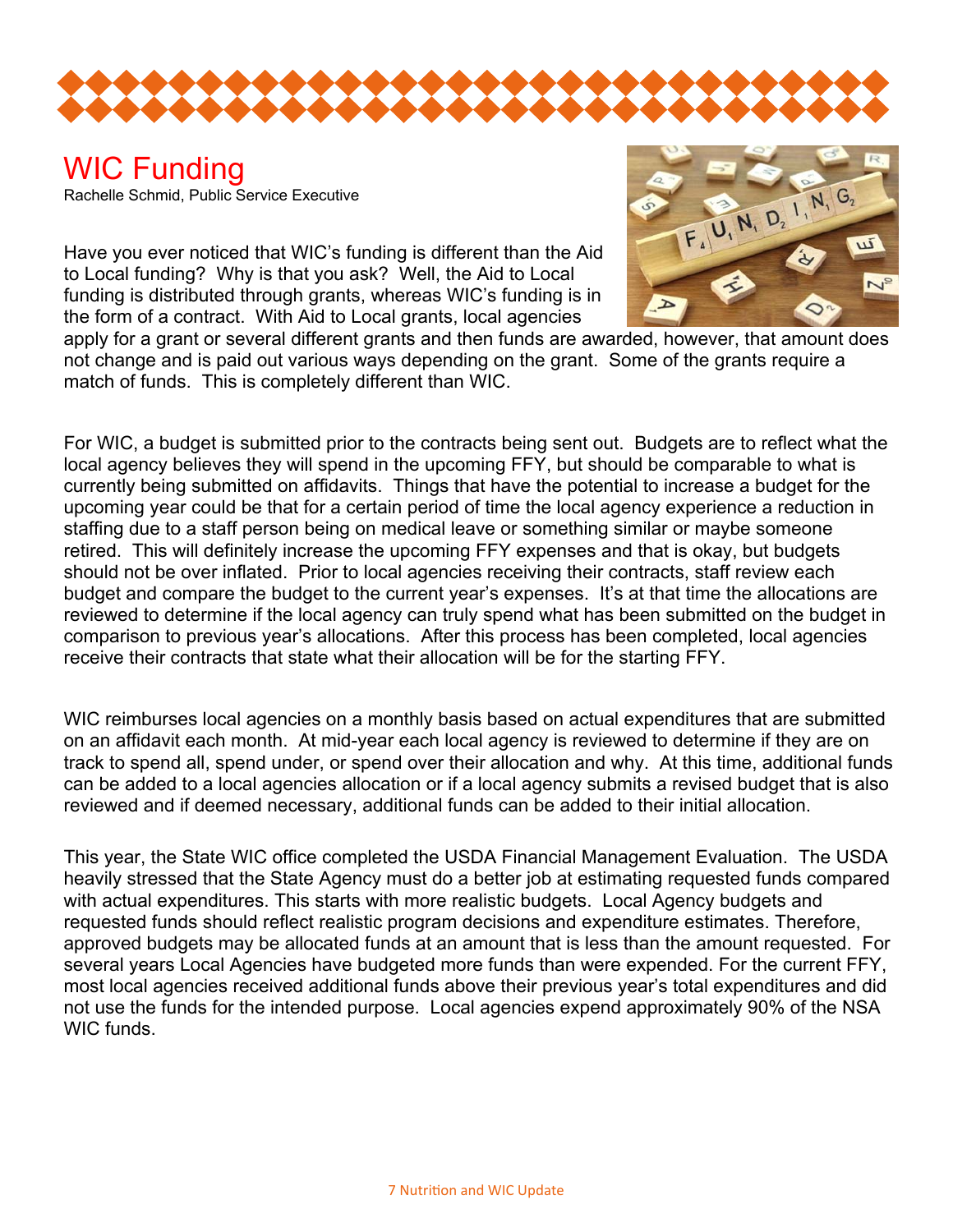

WIC Funding (continued)

From the chart, you can see that 22 of the 64 FFY2017 WIC contracted agencies came within 5% or less of spending all of their allocation. These 22 agencies did a great job on determining what their budget needs were for FFY2017.

Meanwhile, the remaining 42 contracted agencies were not as successful as the 22 agencies. **The total of unspent funds by all of the LAs in FFY2017 was \$800,000**. This is **4x more** than what local agencies have not spent in the past four years. When funds are tied up (allocated to LAs) they cannot be used in other areas within Kansas or in other state's WIC programs and having this large of an unspent amount is unacceptable! As instructed by the USDA, the SA **cannot** continue to request funds that will not be expended. WIC is a discretionary funded program with limited funds. This means that local agencies must do

| # of WIC Local<br><b>Agency</b><br><b>Contracts in</b><br><b>FFY2017</b> | % of Unspent<br><b>Funds</b>            |
|--------------------------------------------------------------------------|-----------------------------------------|
| 22                                                                       | 5% or less                              |
| 15                                                                       | $6\% - 10\%$                            |
| 6                                                                        | 11% - 15%                               |
| 6                                                                        | 16%-19%                                 |
| 15                                                                       | 20% or higher                           |
|                                                                          | <b>Total KS WIC</b><br><b>Contracts</b> |

a better job at submitting budgets that are necessary and reasonable and as accurate as possible.





Want some new nutrition education materials to work with "picky eaters"? What can you tell parents about family mealtime? How do you teach healthy eating habits? These topics and more are available in two page newsletters from Nibbles for Health. Nibbles for Health was developed for child care center staff and parents of young children enrolled in child care centers. Nibbles for Health has reproducible newsletters that staff can give to parents to address many of the challenges they face every day. The topics are perfect for WIC families and can enhance your nutrition education efforts. To get your copy of the newsletters, go to: https://www.fns.usda.gov/tn/ nibbles-health-nutrition-newsletters-parents-young-children and download your copies.